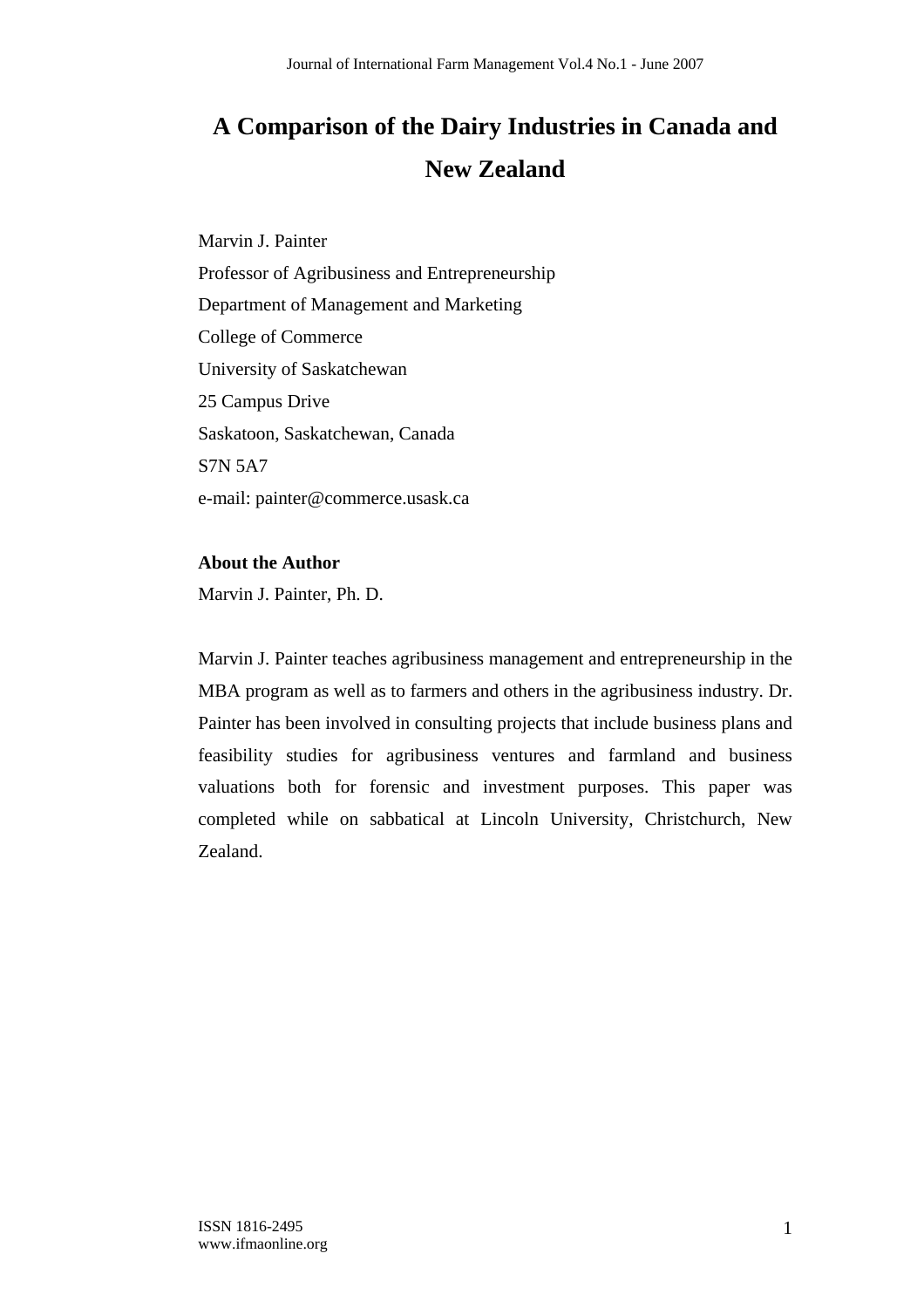#### **A Comparison of the Dairy Industries in Canada and New Zealand**

#### **Marvin J Painter**

#### **Abstract**

Dairy farmers in both Canada and New Zealand have done very well financially, but not for the same reasons. New Zealand dairy farmers, operating in a free and competitive market with no government subsidies, have become world cost leaders in the production of milk and have diversified along the value chain into the processing and marketing of dairy products. Through Fonterra, their dairy processing and marketing cooperative, they have captured 40% of the world dairy export market with branded New Zealand dairy products. As a result, New Zealand Dairy farmers have good incomes and have accumulated significant net worth, compared with the average net worth of all families in New Zealand. Their success can be attributed to good farm management and a willingness to take risks.

Dairy farmers in Canada have also done very well financially. However, Canadian dairy farmers have a supply management system that protects them from outside competition and provides cost-plus pricing. They are not cost leaders and (other than Quebec dairy farmers) have not invested in processing and marketing. As a result, there are significant differences between the New Zealand and Canadian dairy industries in term of average farm size, cost and production efficiencies and prices paid to dairy farmers for their milk. The large excess profits and net worth of Canadian dairy farmers has attracted the attention of consumer lobby groups who would like to dismantle Canada's supply management system.

#### **Introduction**

The Dairy industries in Canada and New Zealand are very different. Canada has a system of supply management which comes with very tightly controlled government regulations including production quotas and high import tariffs on dairy products. In New Zealand, the dairy industry is a free market, where anyone can produce milk and dairy products if they so choose. Does this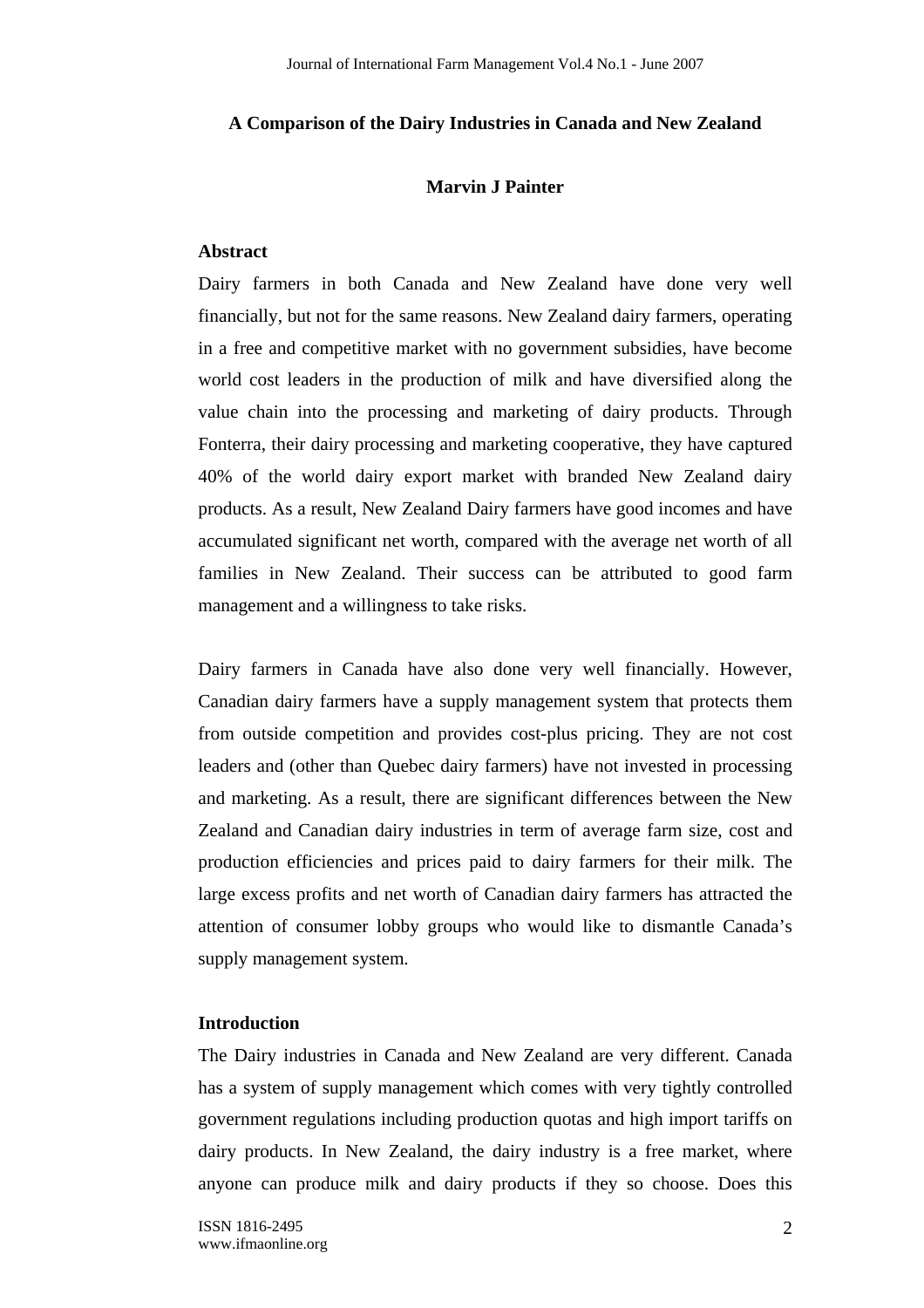difference make dairy farmers better off financially in one country relative to the other? The main focus of this paper is to address the relative dairy industry financial performance in the two countries. Specifically, the research objectives are to compare 1) Canadian and New Zealand dairy farm revenues, expenses, and profits, 2) dairy farm size and production ratios, 3) milk and milksolids prices paid to producers, and 4) average dairy farm net worth to country average net worth for Canada and New Zealand.

#### **Comparison of Dairy Industry Structures**

#### *Canadian Dairy Industry<sup>1</sup>*

The Canadian supply management system began in 1970, founded on three pillars: matching supply to demand (production planning), pricing mechanisms, and predictable imports. How does it work? The first pillar is production planning, which is restricting the supply from what a free market system would otherwise produce and stabilizing production over time. The Canadian Dairy Commission, the supply management boards for each of the ten provinces and the ten provincial government representatives are all signatories to the National Milk Marketing Plan (NMMP). The NMMP sets the national Market Sharing Quota (MSQ) through a committee called the Canadian Milk Supply Management Committee (CMSMC), which determines how much milk each province can produce. Milk quotas are distributed amongst the provinces using a formula based on historical market share and population growth but there has been some inter-provincial tension. For example, the province of Quebec has 47.3% of the MSQ but only 25% of the Canadian population (Lippert 2001). Provincial milk marketing boards then allocate quotas to individual producers. Dairy producers are prohibited from selling milk outside of the provincial milk board's control. Initially there was no market for the exchange of quotas, then an informal market appeared for buying and selling quotas (renting of quota is forbidden). Since the provincial marketing boards owned the quotas, they began to run exchanges for buying and selling quotas in 1980. The Ontario Milk Board extracts a 10% commission on any quota sold to a non-family member. Quebec charges 7% except when the quota is purchased from another

 $1$  Much of the information on the Canadian Dairy Industry is from The Canadian Dairy Information Centre, The Canadian Dairy Commission and Agriculture and Agri-Food Canada.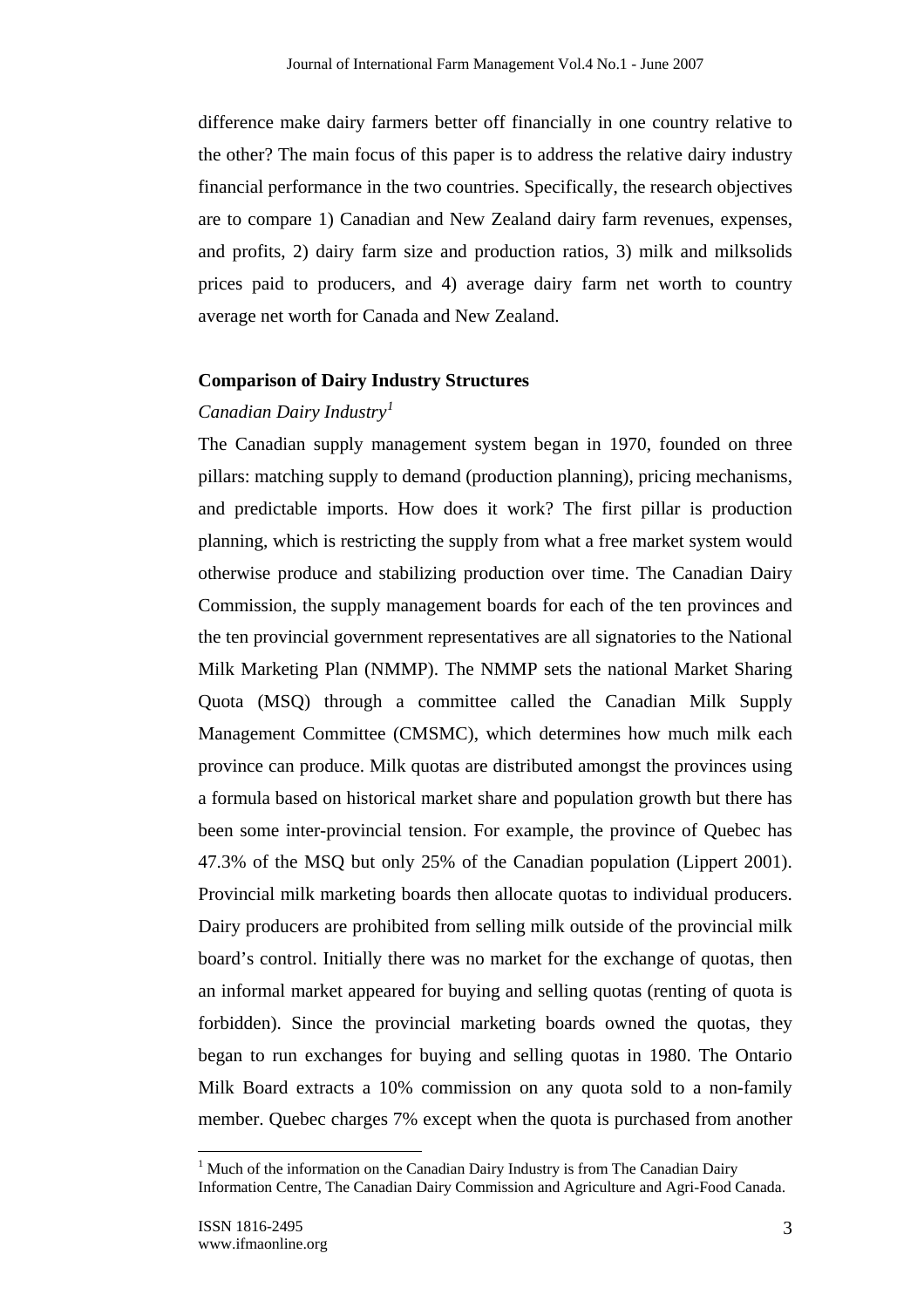province. Because of the profitability of the dairy industry, milk quotas have taken on a significant value.

The second pillar is pricing. Dairy producers sell all of their milk to their respective provincial marketing boards. Once a year, farm gate prices are reviewed in light of costs to produce milk, labour and investments and market indicators. The Canadian Dairy Commission (CDC) then sets prices to enable producers to cover costs without the need for additional government subsidies. The tight control on supply allows the CDC to employ monopoly pricing to ensure maximum profits for dairy boards and dairy farmers.

The third pillar is import control over dairy products. The whole effort to restrict supply and raise prices would fail if consumers could simply buy imported dairy products at lower prices. Therefore, the supply management system also has the power to impose three import controls: import prohibition, specific limited levels of imports, and tariffs. Lippert (2001) provides data on Canadian tariffs on dairy products (Table 1). The high tariffs illustrate the degree to which Canadian retail dairy prices exceed world prices for dairy products. Lippert (2001) also states that "Canadian farm gate milk prices are 135 percent higher than the world reference price set by New Zealand". New Zealand prices are used because they are considered the least distorted by government interventions, or the prices you would expect in a free market for dairy products.

| <b>Product</b>        | <b>Tariff</b> | <b>Product</b>   | <b>Tariff</b> |
|-----------------------|---------------|------------------|---------------|
| Milk                  | 241%          | Yogurt           | 238%          |
| <b>Cheddar Cheese</b> | 246%          | <b>Ice Cream</b> | 277%          |
| <b>Butter</b>         | 298%          | Skim Milk        | 202%          |
|                       |               | Powder           |               |

*Table 1: Canadian Tariffs on Selected Dairy Products* 

*Source:* Lippert (2001)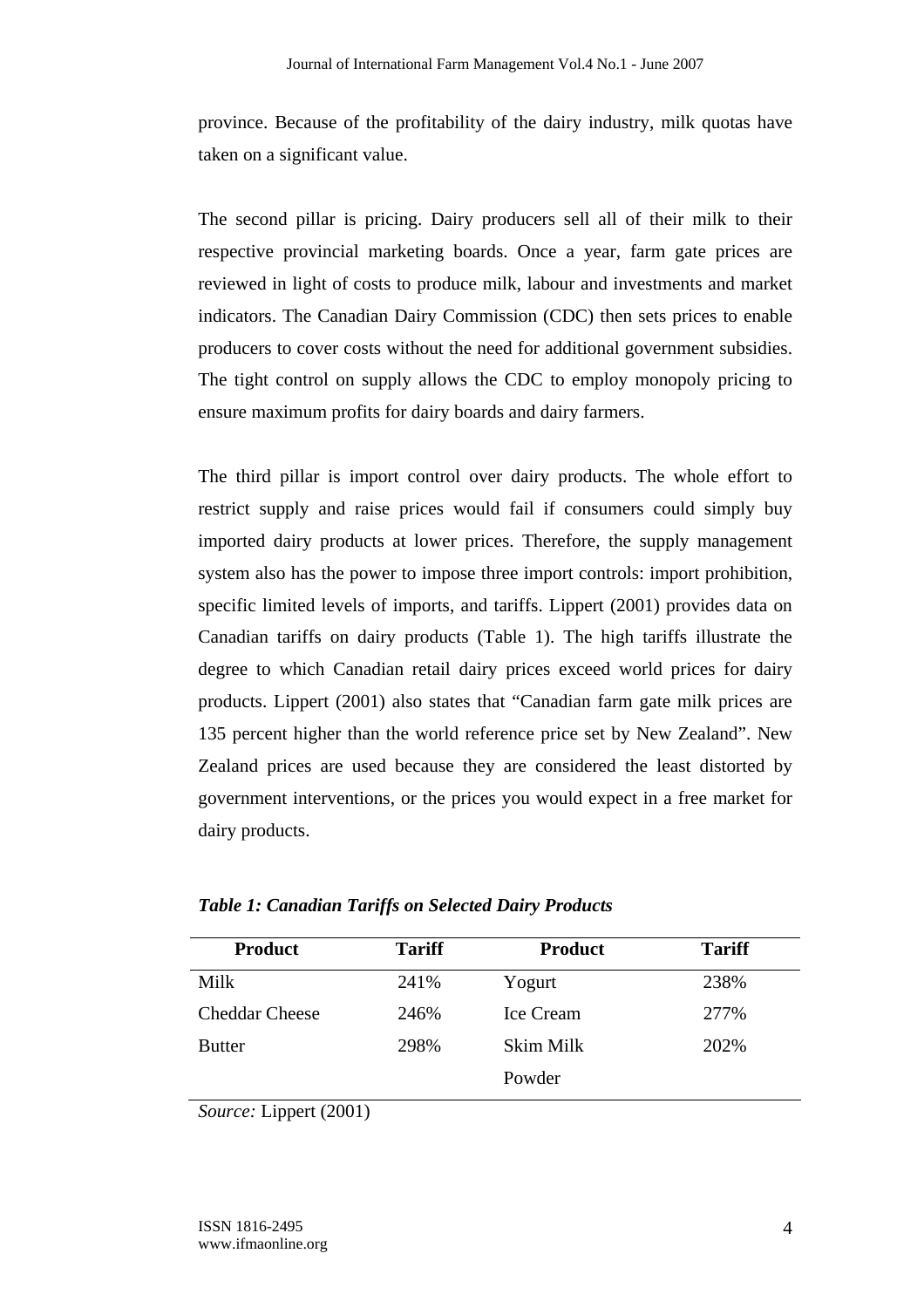In summary, the supply of milk is tightly controlled by the government and dairy producers through a bureaucracy of milk control boards. This allows the CDC to use monopoly pricing to maximize profits for dairy producers. To ensure that external competition does not depress prices, dairy producers, through their government boards, are allowed to impose tariffs that effectively make imported dairy products too expensive to compete in the Canadian market.

The next stage in the value chain is the dairy processing sector. In 2005 there were 459 processing plants in Canada (IDF 2004). Of these, 297 were registered with the Canadian Federal Inspection Agency, which allows them to sell dairy products outside of their respective provinces. The majority of the plants are located in Ontario and Quebec, where most of Canada's dairy producers are located. Over the past 40 years, the processing sector has undergone significant rationalization due to competitive pressures which has seen the number of processing plants decline to its current number, down from 1,413 plants in 1965. Today, the processing sector is dominated by three companies that process 70% of the milk in Canada. Saputo Inc. is the largest processor, with 38% market share for cheese and 20% for fluid milk. Saputo is also the fifth largest dairy processor in the United States and third largest in Argentina. Saputo operates 28 plants in Canada with an annual processing capacity of 2.5 billion litres of milk. Agropur Cooperative is Canada's largest dairy co-op (4800 farmer members in Quebec), with 25% market share for fluid milk and 18% for cheese. They have a joint venture with Saputo called Ultima Foods, which holds a 30% market share for yogurt. Agropur operates 20 plants in Canada and has annual capacity of 2.3 billion litres of milk. The third large dairy processor is Parmalat Canada Ltd., a subsidiary of Parmalat Finanzaria SpA in Italy. Parmalat operates 19 plants with annual capacity of 1.65 billion litres of milk. They have a 25% market share in fluid milk, 12% in cheese and 21% in yogurt. Other significant companies include Kraft Foods (23% market share for cheese), Nestle and Unilever (ice cream market shares of 28% and 23%, respectively) and Danone Canada Inc. (30% market share for yogurt). To summarize, the Canadian dairy processing industry is dominated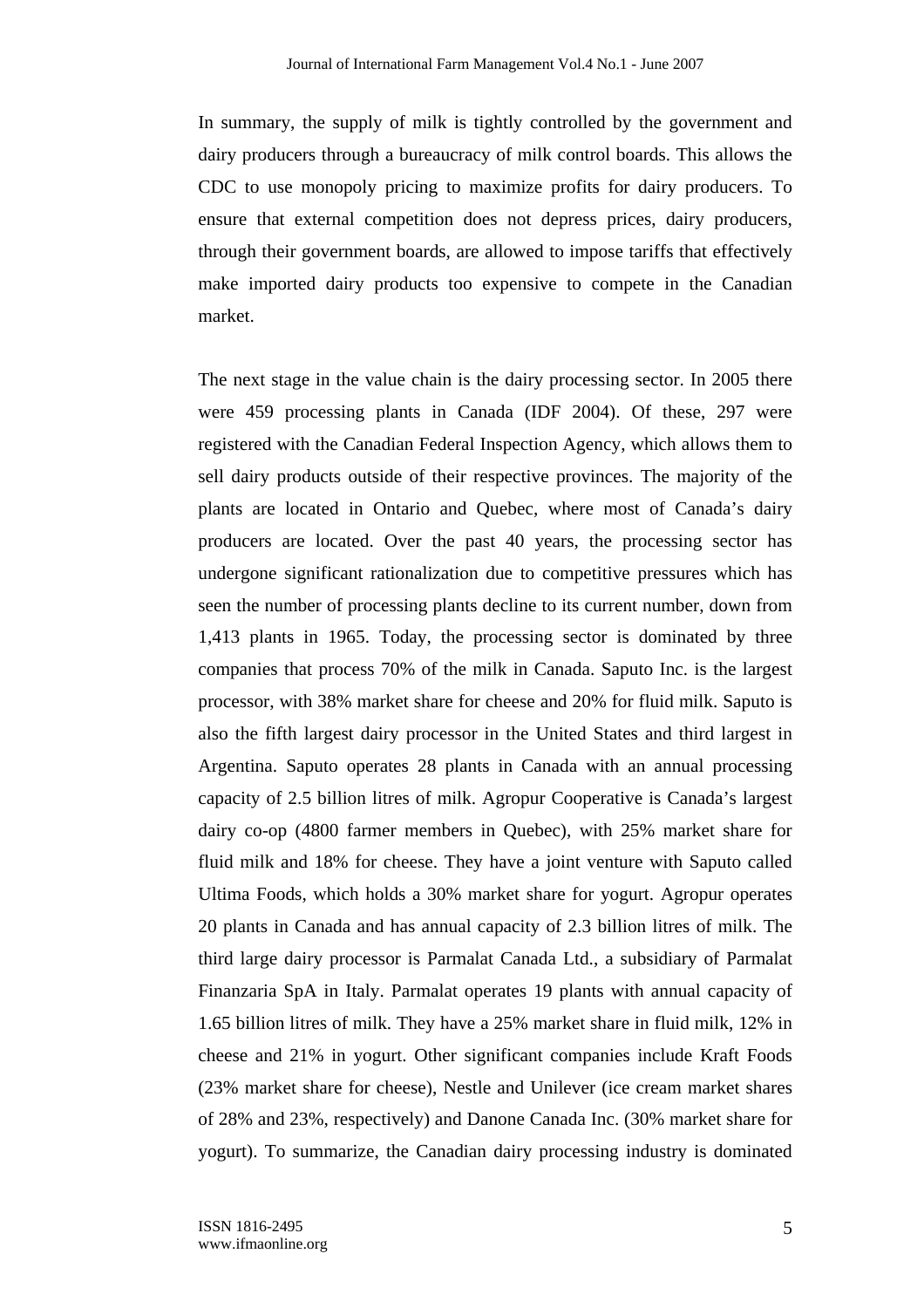by large corporations and one co-op, with overall market shares as follows: Saputo 25%, Agropur Co-op 23%, Parmalat 22%, all others 30%.

## *New Zealand Dairy Industry<sup>2</sup>*

In sharp contrast to the Canadian dairy industry, there are no restrictions on New Zealand dairy farmers regarding production and to whom they can sell their milk. It is a free and competitive market for milk production. Milk production has increased significantly (2004/05 production is 2.6 times the 1974/75 production level) and Figure 1 illustrates that since 1974 the average herd size has increased while the number of dairy herds has decreased<sup>3</sup>. This is similar to what has been seen in competitive agricultural industries around the world as farms scale-up to achieve cost efficiencies. In comparison, Canada's total milk production increased by only 0.9% between 1974 and  $2004^4$ .

*Figure 1: Number of Herds and Average Herd Size in New Zealand (1974 – 2004)* 



 $2<sup>2</sup>$  Much of the information about the New Zealand dairy industry was supplied by farm management specialists at Lincoln University, Christchurch, New Zealand. The following people were especially helpful: Marv Pangborn, Russell Cameron, and Professor Keith Woodford.

<sup>&</sup>lt;sup>3</sup> Dairy Statistics 2004-2005. Livestock Improvement Corporation Limited, Hamilton, New Zealand.

<sup>4</sup> Agriculture and Agri-Food Canada: Canadian Milk Production from 1949/50 to 2004/05 (Total Milk Production in hectolitres).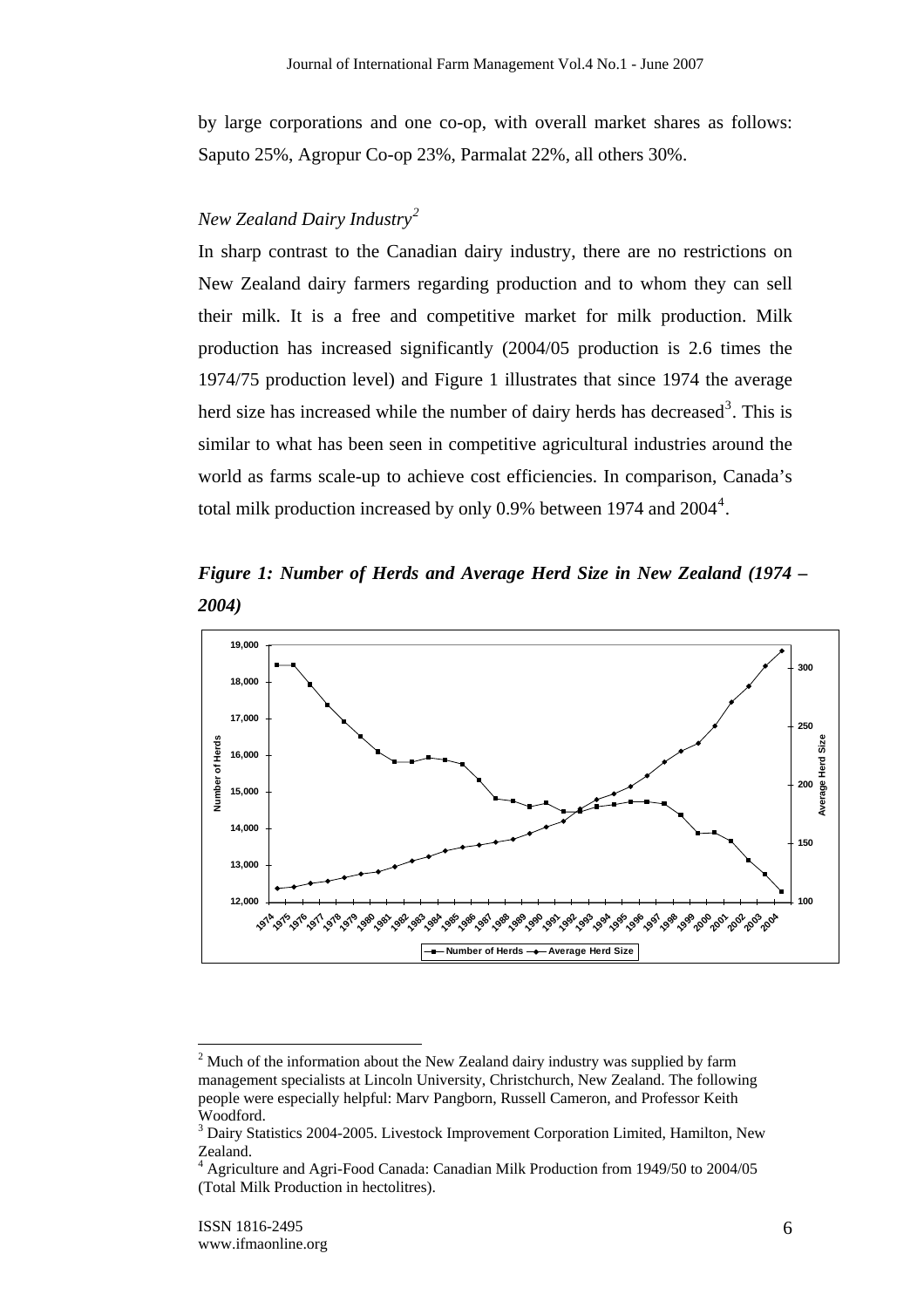Since 1935, the New Zealand processing sector has operated under a farmer owned cooperative structure. The New Zealand Dairy Board was created to oversee the industry and coordinate the marketing of dairy products but ownership of the board remained with the processing co-ops, which were in turn owned by the dairy farmers. The New Zealand dairy processing sector went through a rationalization period, where many small processors merged, amalgamated or were bought out, and larger processing companies with economies of size took over. In September, 2001, two major companies, NZ Dairy Group and Kiwi Co-operative Dairies, merged to form Fonterra Cooperative Group Ltd. At the same time, the New Zealand Dairy Board was discontinued. Fonterra represents 95% of the dairy industry and approximately 12,000 dairy farmers. The two other co-operatives representing about 5% of the industry are Westland and Tatua, with 370 and 126 farmer members, respectively.

New Zealand accounts for 2% of world dairy production but exports over 90% of all its products. Fonterra is New Zealand's largest company providing more than 20% of total exports and 7% of GDP. Fonterra has more than 150 subsidiary companies, undertaking marketing and distribution throughout the world. Employment in the New Zealand dairy processing industry has increased from 7,300 in 1994 to 8,900 in  $2002^5$ . Recent estimates indicate that New Zealand (virtually entirely through Fonterra) controls approximately 40% of world trade in dairy products. All of this has been achieved in an unregulated and free dairy industry, without government subsidies.

#### **Data**

 $\overline{a}$ 

Various sources were used to provide information for the Canadian Dairy Industry, including Agriculture and Agri-Food Canada, the Canadian Dairy Information Centre, the Canadian Dairy Commission, Dairy Farmers of Canada, the International Dairy Federation, and the Fraser Institute. The main source of dairy farm financial information is a Statistics Canada publication entitled Farm Financial Survey (Statistics Canada 2005), which gathers

<sup>&</sup>lt;sup>5</sup> New Zealand Ministry of Agriculture and Forestry Website.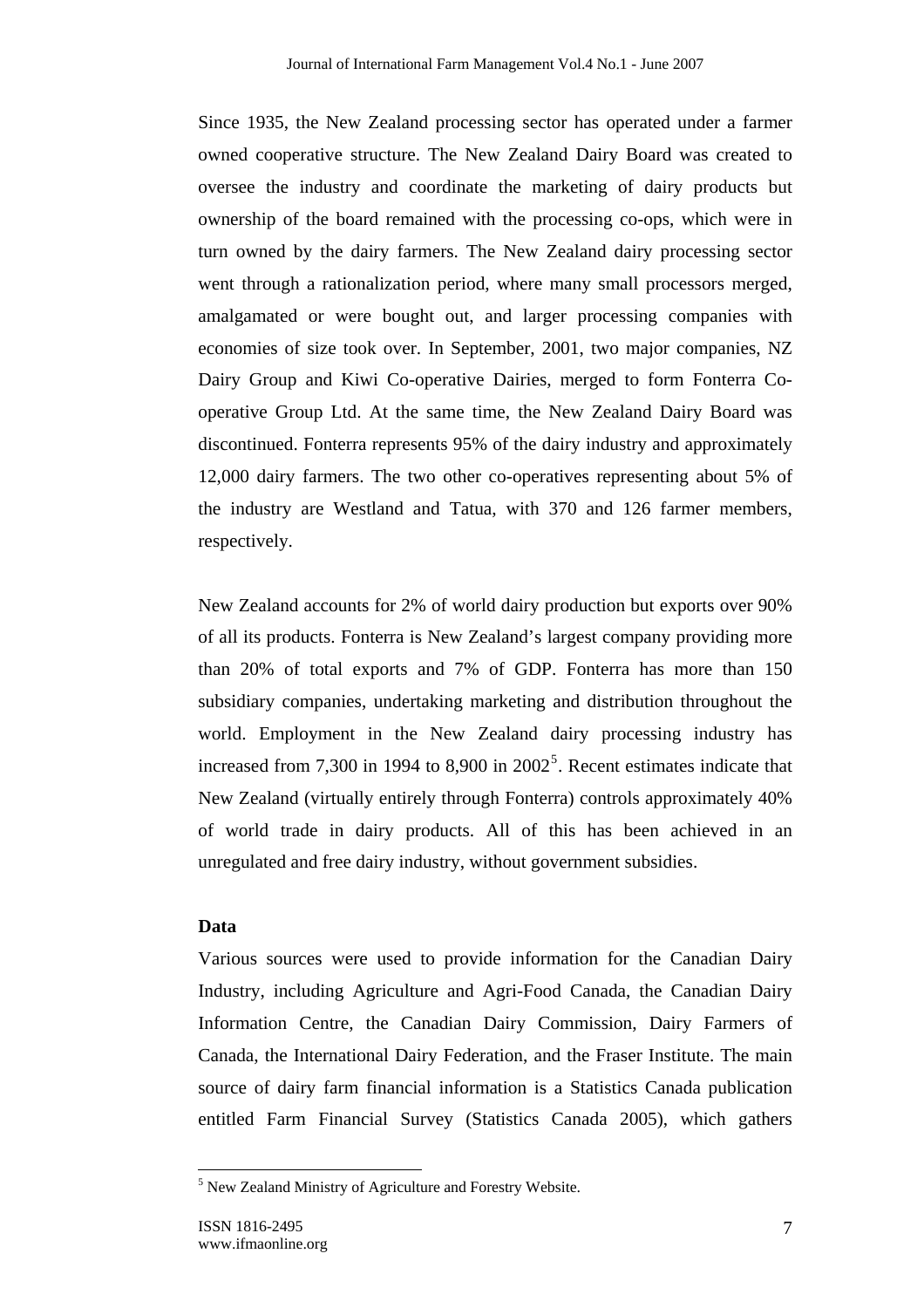revenue, expense, asset, liability, off-farm income and other data from Canadian dairy farmers. The first year of the survey was 1995 and the other years for which data is available are 1997, 1999, 2001, 2002, 2003 and 2004.

Information for the New Zealand dairy industry was provided by the Livestock Improvement Corporation and the New Zealand Ministry of Agriculture and Forestry (MAF). All of the dairy farm financial information came from annual MAF publications entitled Dairy Monitoring Report, which are available for the years 1999 to 2006. To compare data between Canada and New Zealand, the time period 1999 – 2004 was chosen, as that represented a period where most of the data was available for both countries, although the Farm Financial Survey data for Canada was unavailable for the year 2000. Where financial data is compared between the two countries, the average Canadian/New Zealand exchange rate is used for each year in the comparison.

Annual net worth data is accessible for dairy farms in both countries for the period 1999 – 2004 but country average net worth data is not readily available. Statistics Canada (Statistics Canada 1999) undertook a country-wide net worth survey in 1999 as did Statistics New Zealand (Statistics New Zealand 2001) in 2001. For comparative purposes, the 1999 mean net worth for Canadians and the 2001 mean net worth for New Zealanders are adjusted annually by the nominal GDP growth rate (because the comparison is with nominal dairy farm net worth) for each country, respectively, to get annual average country-wide net worth for the time period 1999 – 2004. Country average net worth is then compared to average dairy farm net worth for each year in the study period.

#### **Results, Analysis and Discussion**

Table 2 provides some basic dairy industry data for the two countries. New Zealand has almost four million cows compared to Canada's one million, but Canada has 17,000 dairy farms compared to 12,200 in New Zealand, which is reflected in the large difference in average herd size; 62 cows in Canada and 315 cows in New Zealand. This illustrates the impact of a competitive market in New Zealand compared to a state managed industry in Canada. Canada produces 42% more milksolids/cow (benefits of feeding grain) but an average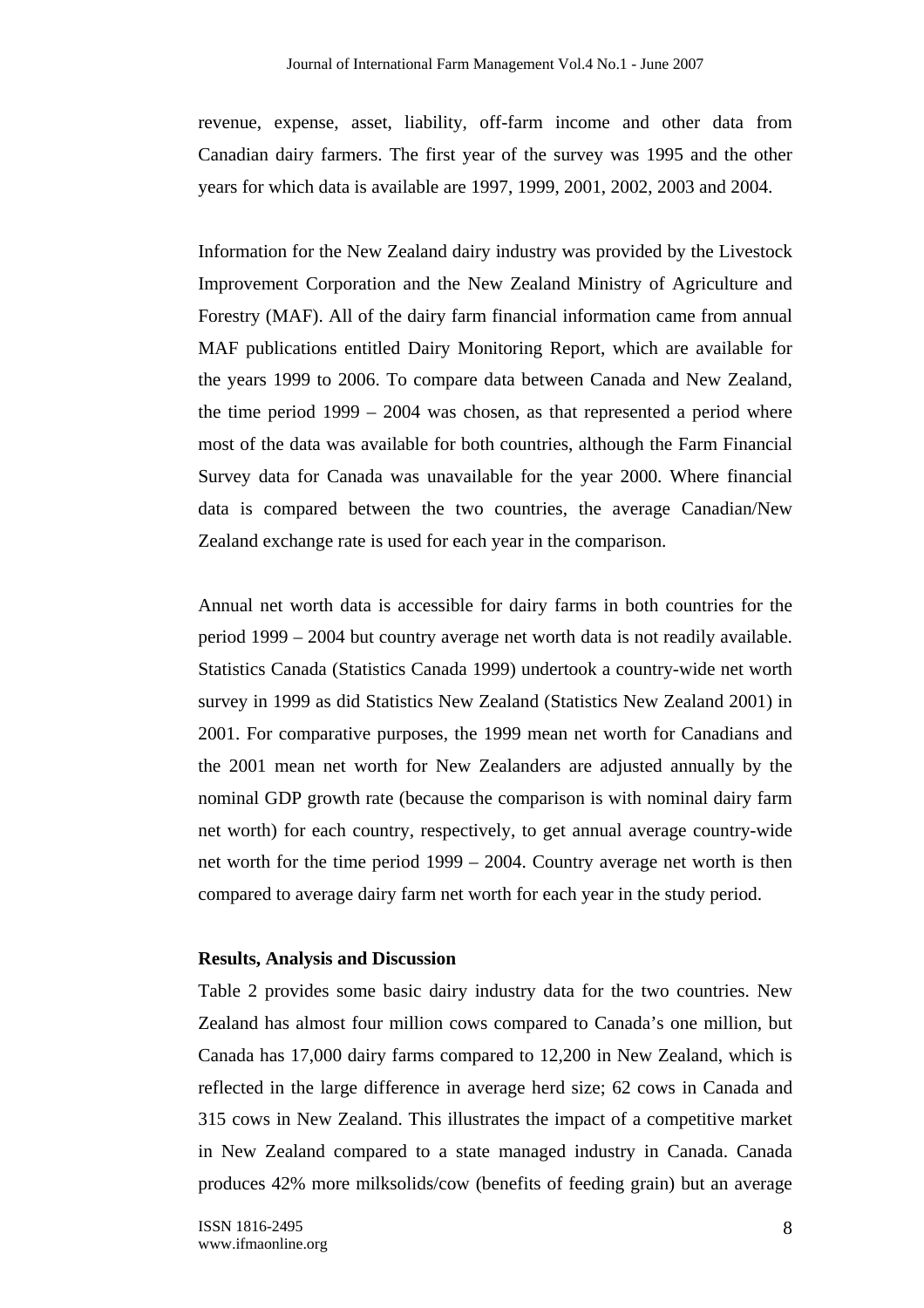Canadian dairy farm produces only 29% of the milksolids production of an average New Zealand dairy farm. Canadian dairy farmers receive significantly higher prices for their milk and milksolids, averaging  $2.0 - 2.5$  times the prices received by New Zealand dairy farmers. This is one of the most obvious results of Canada's supply management system; Canadian dairy farmers do not have to compete in the world market because they operate in a protected market that ensures high milk prices.

| Year              | 1999      | 2000      | 2001      | 2002      | 2003      | 2004      |
|-------------------|-----------|-----------|-----------|-----------|-----------|-----------|
| Canada            |           |           |           |           |           |           |
| <b>Total Cows</b> | 1,156,700 | 1,103,400 | 1,091,000 | 1,083,900 | 1,065,300 | 1,054,900 |
| Dairy Farms       | 21,561    | 20,624    | 19,411    | 18,673    | 17,931    | 16,970    |
| Cows/farm         | 54        | 54        | 56        | 58        | 59        | 62        |
| Milk              | 7,489     | 7,509     | 7,603     | 7,429     | 7,591     | 7,520     |
| Production        |           |           |           |           |           |           |
| (million Litres)  |           |           |           |           |           |           |
| Milksolids        | 509       | 510       | 517       | 505       | 516       | 511       |
| (MS)              |           |           |           |           |           |           |
| (million kgs)     |           |           |           |           |           |           |
| Milk kg/cow       | 6,474     | 6,805     | 6,969     | 6,854     | 7,126     | 7,129     |
| Milk kg/farm      | 357,760   | 375,013   | 403,436   | 409,783   | 436,045   | 456,429   |
| MS kg/cow         | 440       | 463       | 474       | 466       | 484       | 485       |
| MS kg/farm        | 23,612    | 24,751    | 26,627    | 27,046    | 28,779    | 30,124    |
| Price NZ\$/kg     | 10.19     | 12.31     | 12.94     | 12.12     | 10.71     | 10.76     |
| <b>MS</b>         |           |           |           |           |           |           |

*Table 2: Dairy Industry Comparison for Canada and New Zealand (1999 – 2004)*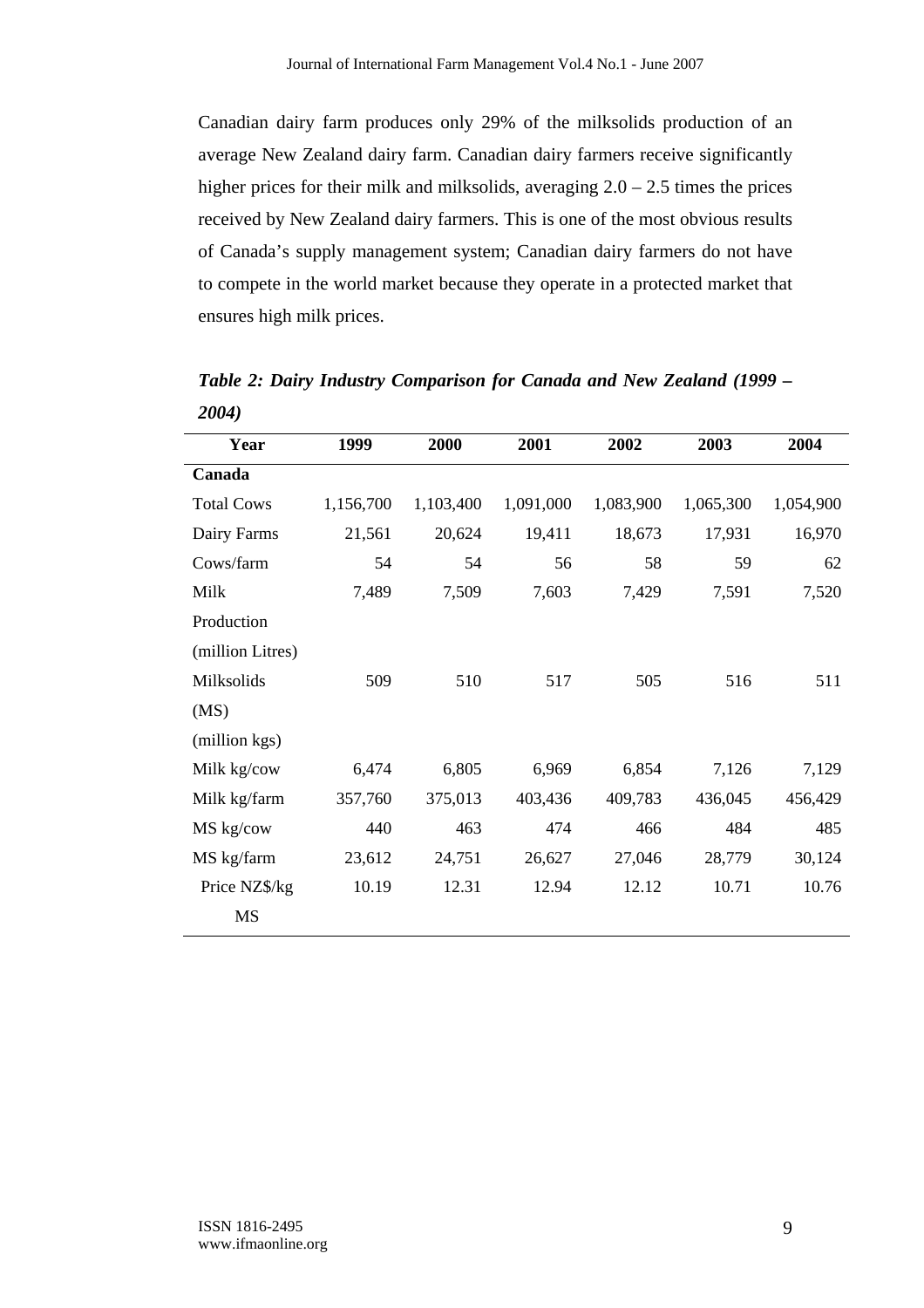| Year               | 1999      | 2000      | 2001      | 2002      | 2003      | 2004      |
|--------------------|-----------|-----------|-----------|-----------|-----------|-----------|
| <b>New Zealand</b> |           |           |           |           |           |           |
| <b>Total Cows</b>  | 3,269,362 | 3,485,883 | 3,692,703 | 3,740,637 | 3,851,302 | 3,867,659 |
| Dairy Farms        | 13,861    | 13,892    | 13,649    | 13,140    | 12,751    | 12,271    |
| Cows/farm          | 236       | 251       | 271       | 285       | 302       | 315       |
| Milk               | 11,630    | 12,925    | 13,607    | 13,906    | 14,599    | 14,103    |
| Production         |           |           |           |           |           |           |
| (million Litres)   |           |           |           |           |           |           |
| Milksolids         | 981       | 1,096     | 1,152     | 1,191     | 1,254     | 1,213     |
| (MS)               |           |           |           |           |           |           |
| (million kgs)      |           |           |           |           |           |           |
| Milk kg/cow        | 3,557     | 3,708     | 3,685     | 3,718     | 3,791     | 3,646     |
| Milk kg/farm       | 864,216   | 958,303   | 1,026,831 | 1,090,044 | 1,179,278 | 1,183,774 |
| MS kg/cow          | 300       | 314       | 312       | 318       | 326       | 314       |
| MS kg/farm         | 70,774    | 78,894    | 84,402    | 90,639    | 98,345    | 98,851    |
| Price NZ\$/kg      | 3.78      | 5.01      | 5.35      | 3.66      | 4.25      | 4.58      |
| MS                 |           |           |           |           |           |           |

Table 3 compares assets and liabilities for average dairy farms in Canada and New Zealand for the period 1999 to 2004. Dairy farms in Canada employ more land on average than in New Zealand, however approximately 65% of Canadian dairy farm land is crop land $<sup>6</sup>$  while New Zealand uses an all-grass</sup> farming system. There is a significant difference in land values, averaging \$1,200/ha in Canada and increasing from \$11,000/ha to \$19,000/ha from 1999 to 2004 in New Zealand. However, this appears to be simply a difference in where profits are capitalized. In Canada land values are low but dairy quota values are very high, which implies that the excess profits due to supply management have been capitalized into the dairy quota values, whereas in New Zealand the profitability of dairy farms has been capitalized into land. In Canada, average herd size in 2004 is only 62 cows, compared to 315 cows in New Zealand. This also reflects the differences in the industry structures. In the competitive dairy industry in New Zealand, farmers have had to get larger to

 $6$  It is unknown from the data how much Canadian dairy farm crop land is used to supply feed and how much is used to grow cash crops.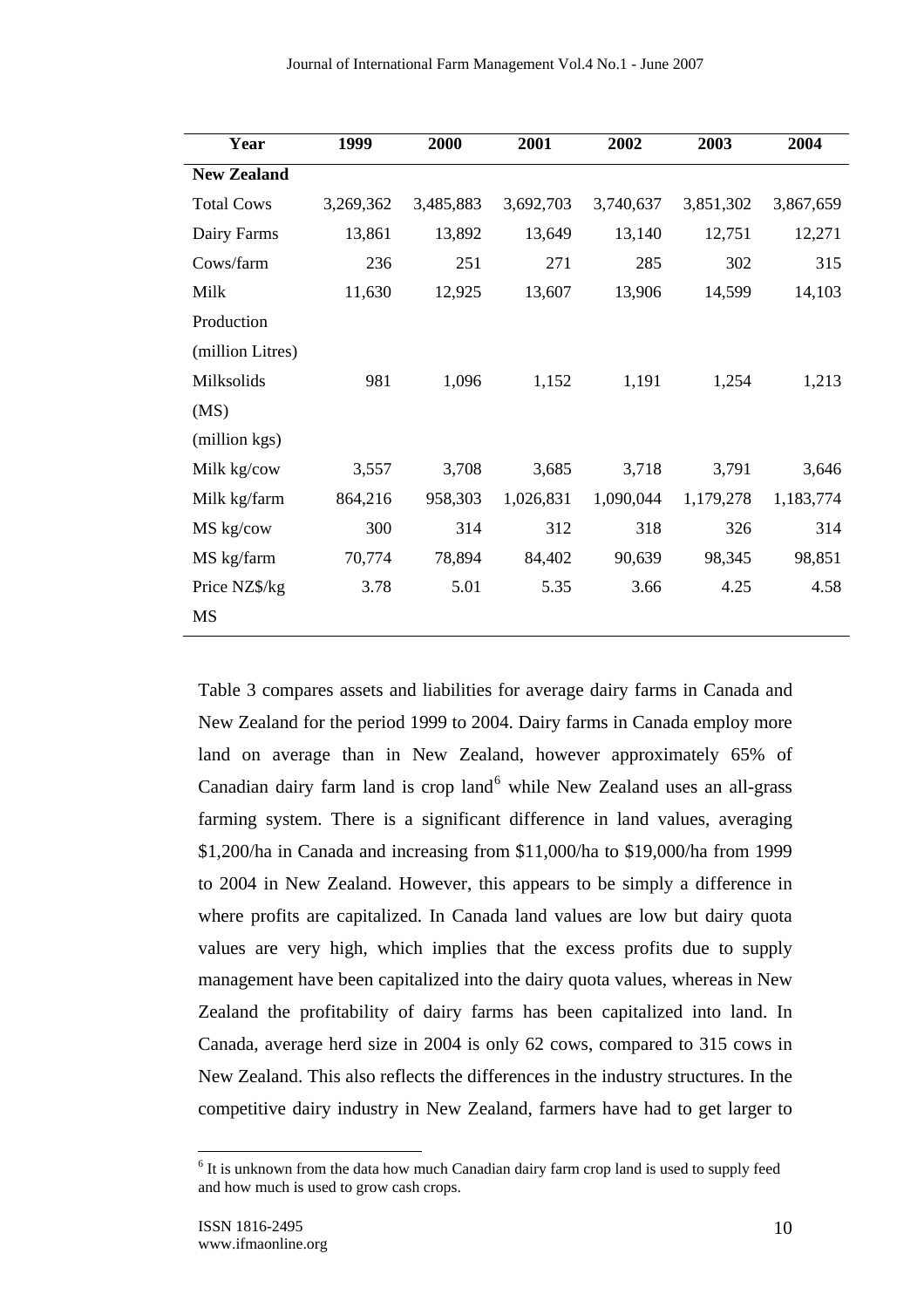reduce average costs of production and increase profits. In Canada, dairy farmers have the luxury of cost plus pricing in the supply management system so there has been no urgency to achieve cost efficiencies through economies of size.

| Table 3: Assets and Liabilities for the Average Dairy Farm in Canada and |  |  |  |
|--------------------------------------------------------------------------|--|--|--|
| New Zealand $((NZ \$ S) 1999 - 2004                                      |  |  |  |

| Year                                  | 1999      | 2000 | 2001      | 2002             | 2003      | 2004      |
|---------------------------------------|-----------|------|-----------|------------------|-----------|-----------|
| Canada                                |           |      |           |                  |           |           |
| <b>Total Land</b>                     | 157       | 163  | 169       | 172              | 166       | 163       |
| (ha)                                  |           |      |           |                  |           |           |
| <b>Land Value</b>                     | 898       | N/A  | 1,250     | 1,156            | 1,183     | 1,201     |
| $\frac{\sinh(\theta)}{\sinh(\theta)}$ |           |      |           |                  |           |           |
| Herd Size                             | 54        | 54   | 56        | 58               | 59        | 62        |
|                                       |           |      |           | Average per farm |           |           |
| Land & Bldgs                          | 679,268   |      | 1,022,231 | 945,619          | 938,728   | 908,171   |
| Plant & Mach                          | 227,767   |      | 351,657   | 302,623          | 280,633   | 300,478   |
| Stock (Herd)                          | 155,139   |      | 265,499   | 220,885          | 154,404   | 135,687   |
| Quota/Shares <sup>7</sup>             | 887,767   |      | 1,272,979 | 1,330,507        | 1,335,279 | 1,435,830 |
| <b>Total Assets</b>                   | 1,949,942 |      | 2,912366  | 2,799,635        | 2,709,044 | 2,780,166 |
|                                       |           |      |           |                  |           |           |
| <b>Total Debt</b>                     | 402,292   |      | 666,576   | 663,832          | 687,498   | 716,222   |
| Net Worth                             | 1,547,649 |      | 2,245,790 | 2,135,803        | 2,021,546 | 2,063,943 |
| Debt Ratio                            | 21%       |      | 23%       | 24%              | 25%       | 26%       |

 $\overline{a}$  $7$  For Canada, this represents the market value of the milk quota. For New Zealand, this represents the value of co-op shares (1999, 2000) and 'fair value' of Fonterra shares, beginning in 2001.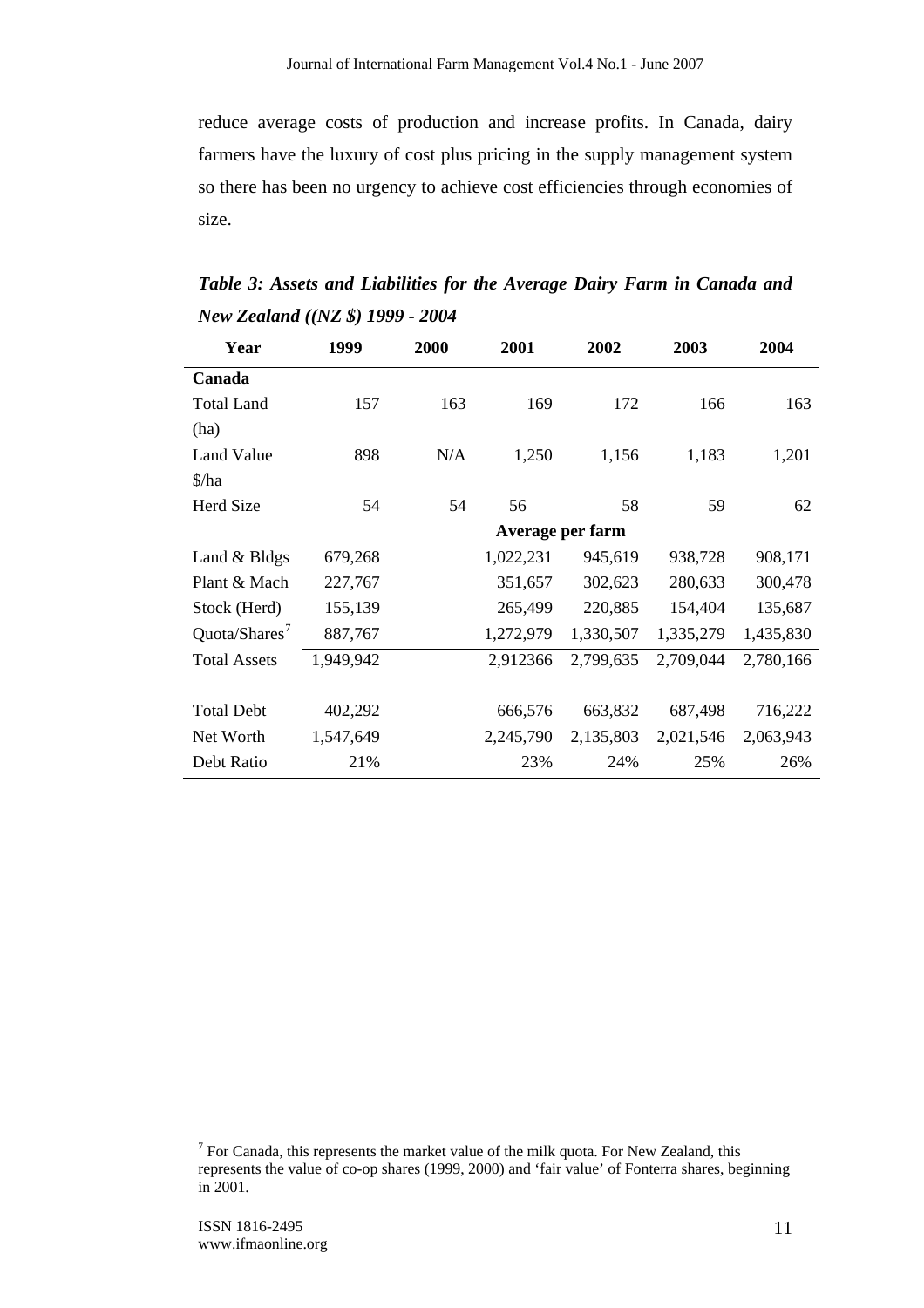| Year                                  | 1999      | 2000      | 2001             | 2002      | 2003      | 2004      |
|---------------------------------------|-----------|-----------|------------------|-----------|-----------|-----------|
| <b>New Zealand</b>                    |           |           |                  |           |           |           |
| <b>Total Land</b>                     | 72        | 80        | 74               | 72        | 82        | 84        |
| (ha)                                  |           |           |                  |           |           |           |
| Land Value                            | 10,759    | 10,740    | 13,959           | 14,658    | 16,585    | 18,666    |
| $\frac{\sinh(\theta)}{\sinh(\theta)}$ |           |           |                  |           |           |           |
| Herd Size                             | 236       | 251       | 271              | 285       | 302       | 315       |
|                                       |           |           | Average per farm |           |           |           |
| Land & Bldgs                          | 1,135,452 | 1,115,516 | 1,396,923        | 1,728,338 | 2,190,995 | 2,487,326 |
| Plant & Mach                          | 67,806    | 62,229    | 85,107           | 101,526   | 115,037   | 117,101   |
| Stock (Herd)                          | 201,689   | 252,745   | 342,690          | 276,514   | 295,824   | 378,225   |
| Quota/Shares <sup>8</sup>             | 200,513   | 200,513   | 300,770          | 398,892   | 556,737   | 582,790   |
| <b>Total Assets</b>                   | 1,605,460 | 1,631,003 | 2,125,490        | 2,505,270 | 3,158,593 | 3,565,442 |
|                                       |           |           |                  |           |           |           |
| <b>Total Debt</b>                     | 490,707   | 424,801   | 468,030          | 624,550   | 870,996   | 883,563   |
| Net Worth                             | 1,114,753 | 1,206,202 | 1,657,460        | 1,880,720 | 2,287,597 | 2,681,879 |
| Debt Ratio                            | 31%       | 26%       | 22%              | 25%       | 28%       | 25%       |

In both countries, the value of assets and net worth are high, with reasonable and comparable levels of debt. However, there is a significant difference in the make-up of the assets and net worth. In New Zealand, assets and net worth are based mainly on land values, which are high due to the current and expected future profitability of dairy farming – milk production as well as processing and marketing through Fonterra. If world milk prices do not collapse, dairy farms continue to improve efficiencies and Fonterra continues to grow, then New Zealand dairy farm profits are likely to continue to grow<sup>9</sup>. However, in Canada assets and net worth largely reflect quota values. Milk production is not growing and dairy farm profits are not based on world prices or being cost leaders. Rather, Canadian dairy farm profits are based on the supply management system, and without it there would be no quota values. Obviously, supply management does not fit well with free trade and Canada relies very heavily on trade. How long will it be before Canada is forced to give up its

<sup>&</sup>lt;sup>8</sup> In 1999 and 2000, New Zealand dairy farmers had co-op processing shares with an average value of \$1.50 and capital notes with an average value of \$.50. In 2001 Fonterra began with a 'fair value share' worth approximately \$3.00.

<sup>&</sup>lt;sup>9</sup> There are, of course many other risks and uncertainties associated with future profitability in the New Zealand dairy industry, not the least of which is uncertainty associated with exchange rates.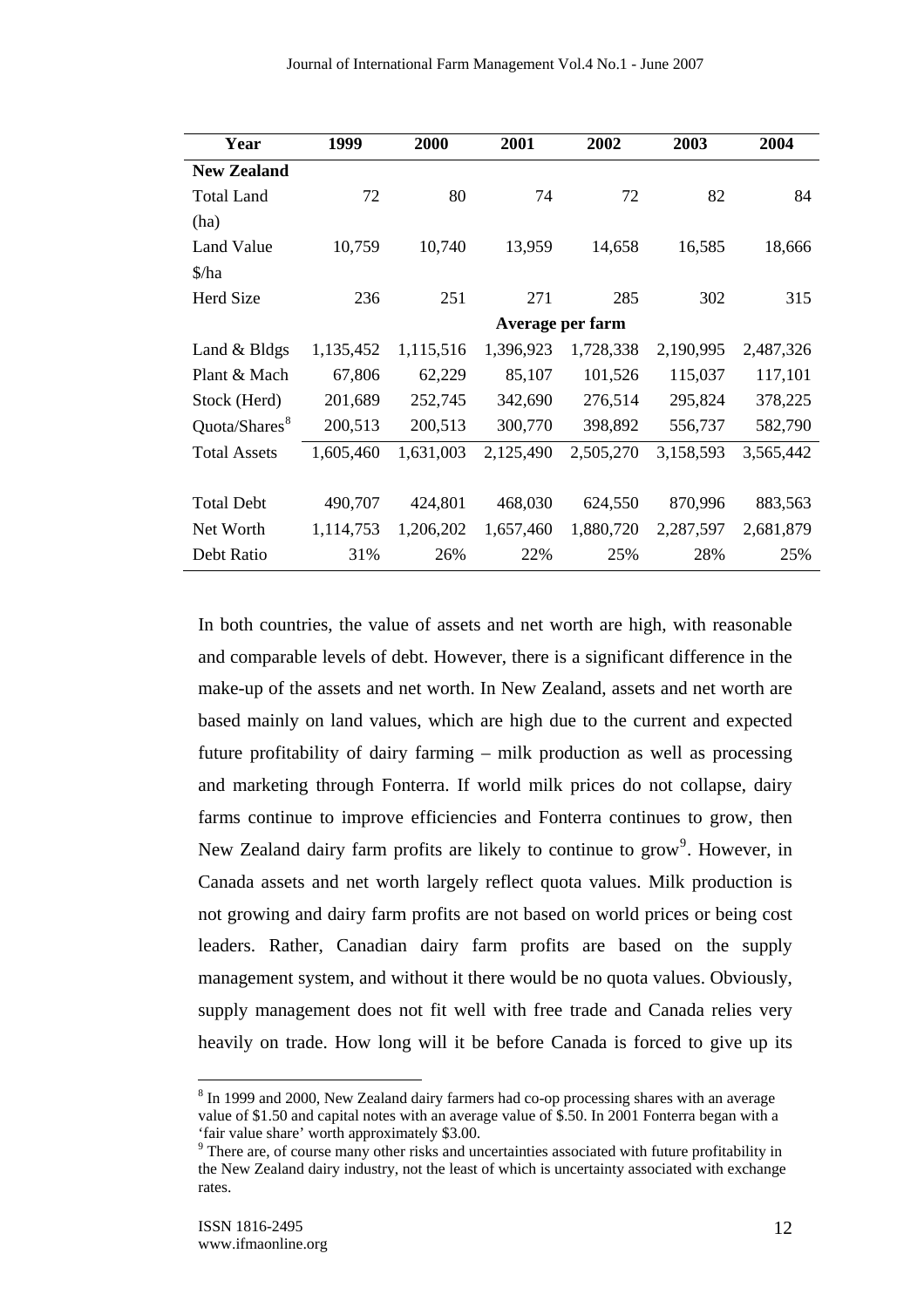supply management system and what will happen to asset and net worth values at that time? The difference is stark: New Zealand has built a sustainable and world competitive dairy industry (production as well as processing and marketing) while the milk production sector of the Canadian dairy industry is based on an outdated supply management system that could collapse under pressure from the WTO or Canada's major trading partners.

Table 4 shows a comparison of average dairy farm revenues, expenses and profitability. Interestingly, average per farm gross revenues, expenses, net profit and EBITDA are all similar between the two countries, despite the much larger farms in New Zealand. The explanation lies in the analysis of revenues, expenses and profits per unit of output. Per kg of milksolids, Canadian revenues, expenses and profits are all about three times the New Zealand levels. Canadian expenses per unit of output are higher as they have smaller farms (fewer economies of size) and because grain is more expensive to feed than pasture. Canadian revenues are greater because the supply management system provides farmers with higher prices for milk. Hence, regardless of how high costs are in Canada, milk prices can be set at a level that will provide profits to dairy farmers, as long as consumers are willing to pay. However, if prices are set too high, consumption will decline and supply will have to be restricted to maintain prices at current levels. Canada's average expense per kg of milksolids is far above the world competitive price which implies that the current structure of the dairy industry in Canada is simply not viable in a free and open market and would require significant changes to survive in a free trade world.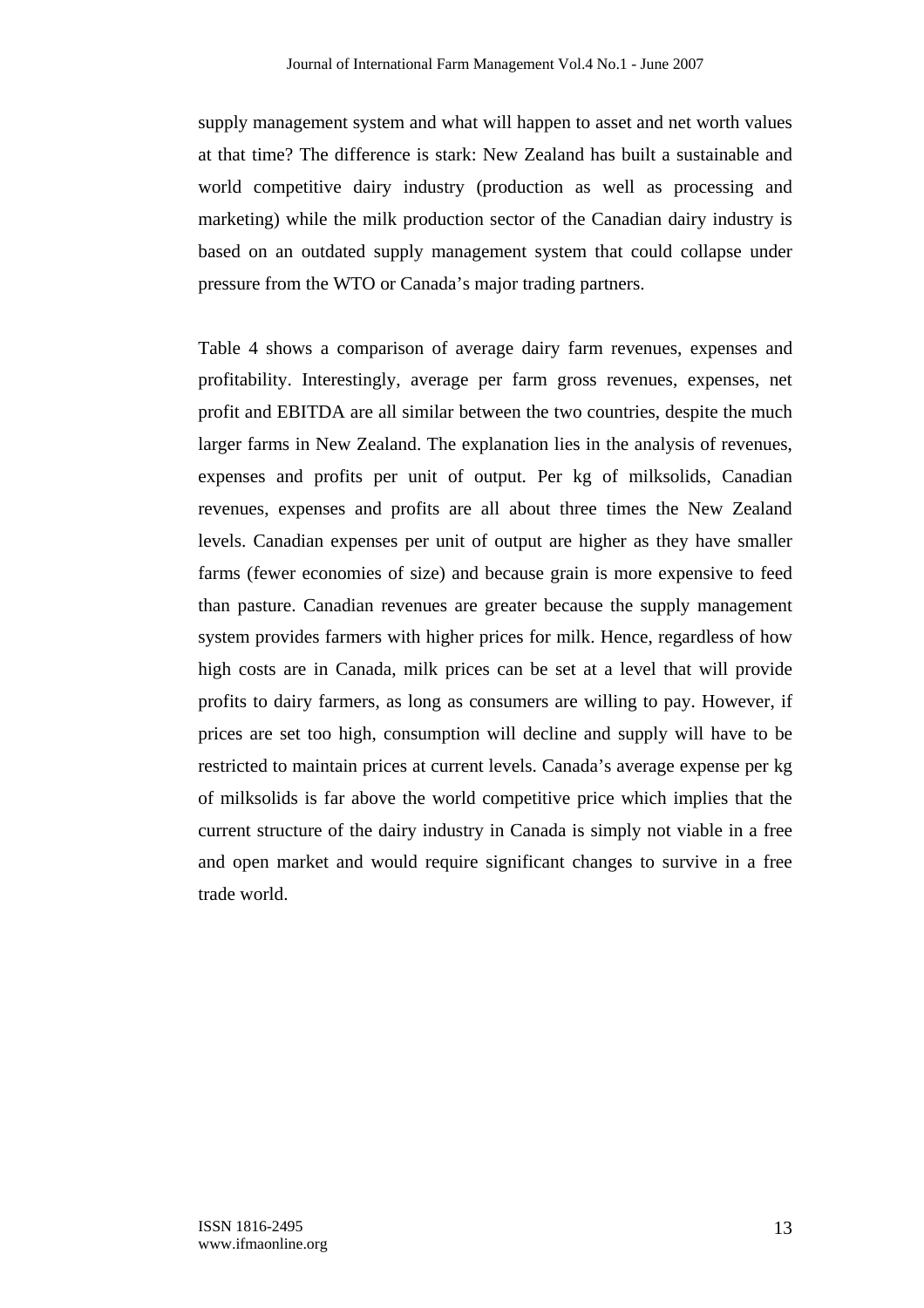| Year                        | 1999             | 2000             | 2001             | 2002             | 2003             | 2004           |  |
|-----------------------------|------------------|------------------|------------------|------------------|------------------|----------------|--|
| Canada                      | Average per farm |                  |                  |                  |                  |                |  |
| Dairy Products              | 246,422          |                  | 367,286          | 346,669          | 338,999          | 352,753        |  |
| Cattle                      | 30,525           |                  | 44,835           | 36,790           | 28,084           | 17,409         |  |
| Programs <sup>10</sup>      | 14,029           |                  | 21,650           | 11,481           | 9,325            | 15,995         |  |
| Other                       | 33,722           |                  | 39,504           | 39,020           | 34,373           | 36,594         |  |
| <b>Gross Revenues</b>       | 324,697          |                  | 473,276          | 433,960          | 410,782          | 422,751        |  |
| Cash Expenses <sup>11</sup> | 215,276          |                  | 324,817          | 309,546          | 296,942          | 295,584        |  |
| Cash Surplus                | 109,421          |                  | 148,459          | 124,414          | 113,840          | 127,167        |  |
| Depreciation <sup>12</sup>  | 11,388           |                  | 17,583           | 15,131           | 14,032           | 15,024         |  |
| Net Profit                  | 98,032           |                  | 130,876          | 109,283          | 99,808           | 112,143        |  |
| Labour & $Mgt^{13}$         | 48,499           |                  | 60,124           | 58,996           | 65,090           | 65,802         |  |
| <b>EBITDA</b>               | 60,921           |                  | 88,335           | 65,418           | 48,750           | 61,365         |  |
| \$ Per kg MS:               |                  |                  |                  |                  |                  |                |  |
| Dairy Prod Rev              | 10.44            |                  | 13.79            | 12.82            | 11.78            | 11.71          |  |
| <b>Gross Revenue</b>        | 13.75            |                  | 17.77            | 16.05            | 14.27            | 14.03          |  |
| <b>Cash Expenses</b>        | 9.12             |                  | 12.20            | 11.45            | 10.32            | 9.81           |  |
| Cash Surplus                | 4.63             |                  | 5.58             | 4.60             | 3.96             | 4.22           |  |
| Net Profit                  | 4.15             |                  | 4.92             | 4.04             | 3.47             | 3.72           |  |
| <b>EBITDA</b>               | 2.58             |                  | 3.32             | 2.42             | 1.69             | 2.04           |  |
| Year                        | 1999             | 2000             | 2001             | 2002             | 2003             | 2004           |  |
| <b>New Zealand</b>          |                  |                  | Average per farm |                  |                  |                |  |
| Dairy Products              | 268,972          | 371,524          | 417,403          | 344,359          | 414,974          | 451,686        |  |
| Cattle                      | 28,404           | 36,451           | 51,294           | 35,100           | 32,470           | 37,981         |  |
| Programs                    | $\boldsymbol{0}$ | $\boldsymbol{0}$ | $\boldsymbol{0}$ | $\boldsymbol{0}$ | $\boldsymbol{0}$ | $\overline{0}$ |  |
| Other                       | 3,363            | 2,059            | 1,724            | 2,004            | 1,643            | 1,225          |  |
| <b>Gross Revenues</b>       | 300,739          | 410,034          | 470,421          | 381,463          | 449,087          | 490,892        |  |
| <b>Cash Expenses</b>        | 211,252          | 220,629          | 261,334          | 317,452          | 332,188          | 362,825        |  |
| <b>Cash Surplus</b>         | 89,487           | 189,405          | 209,087          | 64,011           | 116,899          | 128,067        |  |
| Depreciation                | 6,547            | 7,694            | 18,062           | 15,271           | 17,940           | 16,157         |  |
| Net Profit                  | 82,940           | 181,711          | 191,025          | 48,740           | 98,959           | 111,910        |  |
| Labour & Mgt                | 45,055           | 45,310           | 52,255           | 56,053           | 69,586           | 73,654         |  |

*Table 4: Comparison of Revenues, Expenses and Profits for Dairy Farms in Canada and New Zealand (NZ \$) 1999 – 2004* 

 $10$  "Programs" refer to direct subsidies from federal and provincial governments. "Other" Canadian revenues are mainly from sale of grain and oilseed crops.

<sup>&</sup>lt;sup>11</sup> Includes interest expense.

<sup>&</sup>lt;sup>12</sup> Also includes stock adjustment.

<sup>&</sup>lt;sup>13</sup> Labour and management income for the dairy farm owner is calculated using the MAF (NZ\$) formula where owner labour is \$29,000 for 1999-00, \$31,000 for 2001-02, and \$38,000 for 2003-04 and owner management compensation is 1% of total capital, to a maximum of \$75,000.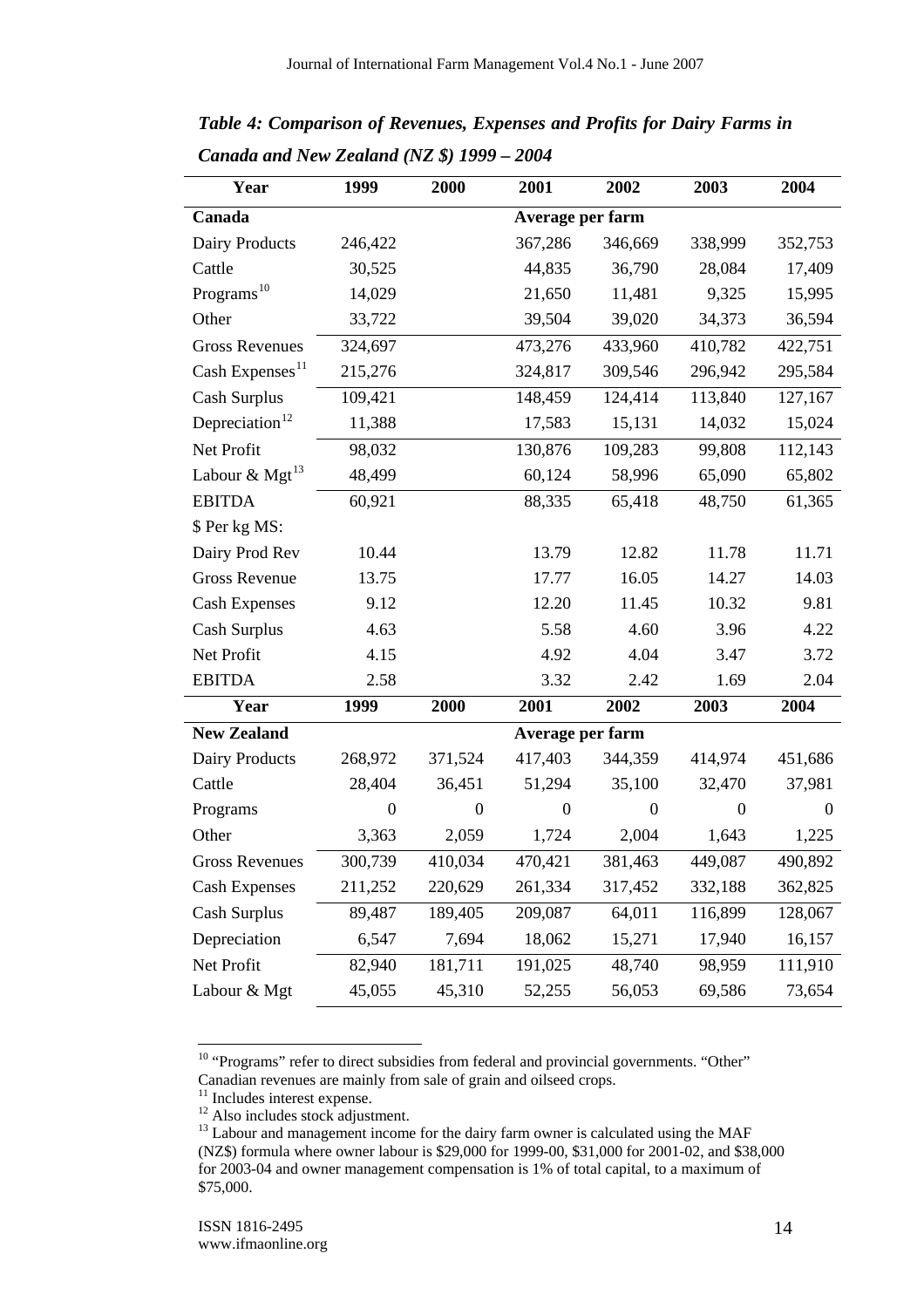| Journal of International Farm Management Vol.4 No.1 - June 2007 |  |  |  |  |
|-----------------------------------------------------------------|--|--|--|--|
|-----------------------------------------------------------------|--|--|--|--|

| <b>EBITDA</b>        | 44,432 | 144,095 | 156,832 | 7,958 | 47,313 | 54,413 |
|----------------------|--------|---------|---------|-------|--------|--------|
| \$ Per kg MS:        |        |         |         |       |        |        |
| Dairy Prod Rev       | 3.80   | 4.71    | 4.95    | 3.80  | 4.22   | 4.57   |
| Gross Revenue        | 4.25   | 5.20    | 5.57    | 4.21  | 4.57   | 4.97   |
| <b>Cash Expenses</b> | 2.98   | 2.80    | 3.10    | 3.50  | 3.38   | 3.67   |
| Cash Surplus         | 1.26   | 2.40    | 2.48    | 0.71  | 1.19   | 1.30   |
| Net Profit           | 1.17   | 2.30    | 2.26    | 0.54  | 1.01   | 1.13   |
| <b>EBITDA</b>        | 0.63   | 1.83    | 1.86    | 0.09  | 0.48   | 0.55   |

Table 5 assesses the real growth in net worth for Canadian and New Zealand dairy farmers. Real growth is calculated using local currencies and the consumer price indices in each country (no foreign exchange rates are involved) to explain what has caused the real growth. In recent years, average New Zealand dairy farm net worth has been growing at an impressive 16.5% per year in real terms. While all components of net worth have been growing significantly (all components grew at over 9% per year from 1999 to 2004), the largest growth has been in the value of Fonterra shares. This implies that New Zealand dairy farmers are growing their milk production profits as well as gaining significant new value from being diversified into the processing and marketing sectors, through Fonterra's aggressive international marketing program. In Canada, the highest growth component is debt. However, net worth has been growing significantly at an annual average 5.4% real growth. The highest positive net worth growth component has been the value of the quota, which again signifies the value of the supply management system to dairy farmers in Canada.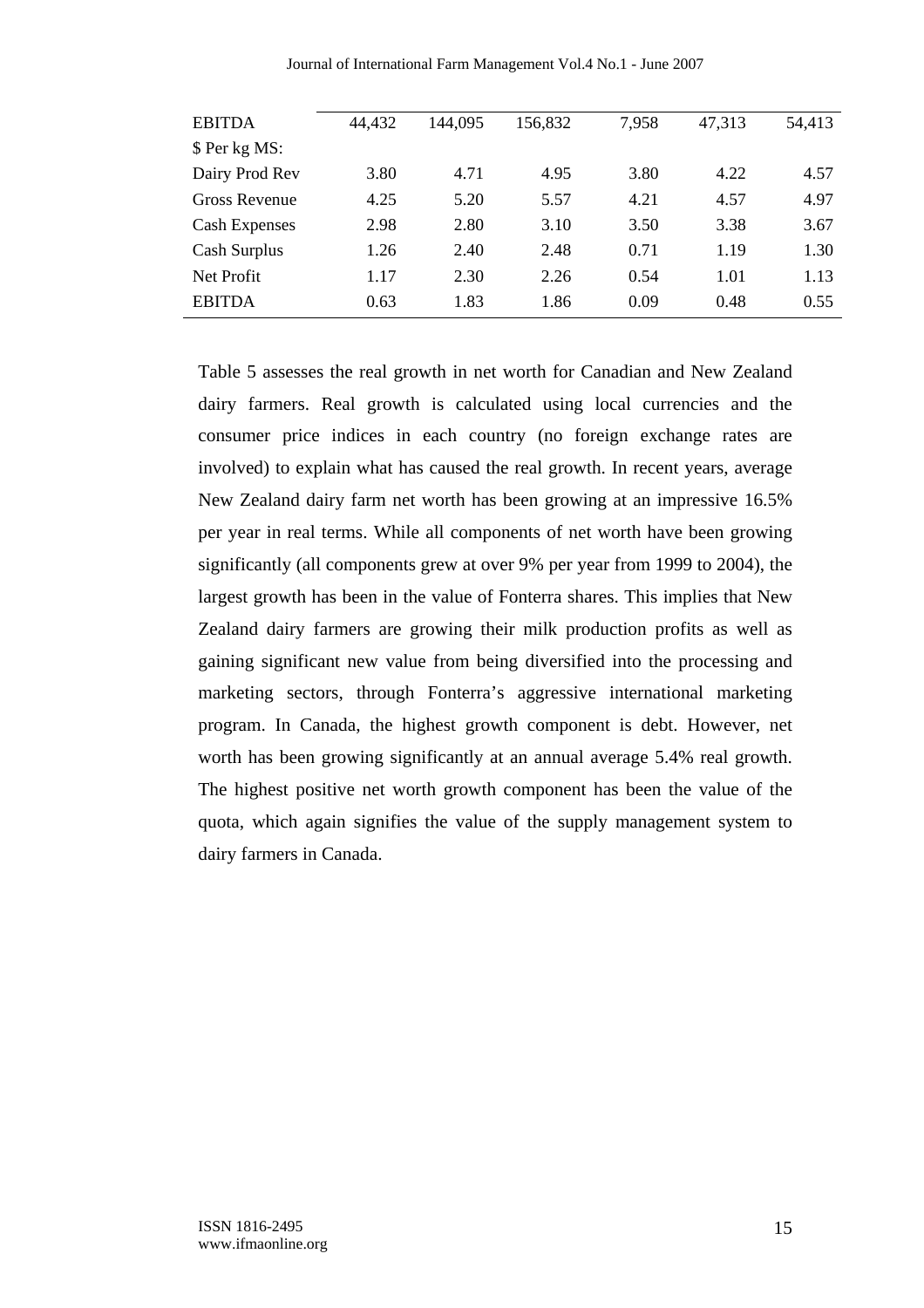| <b>Net Worth Real Growth</b>                  | Canada  | <b>New Zealand</b>            |
|-----------------------------------------------|---------|-------------------------------|
|                                               |         | Average real growth 1999-2004 |
| Land and Buildings                            | 5.4%    | 14.3%                         |
| Plant and Machinery                           | 5.1%    | 9.0%                          |
| Stock (Herd)                                  | $-3.1%$ | 10.8%                         |
| Quota/Shares                                  | 9.5%    | 39.4%                         |
| <b>Total Debt</b>                             | 11.6%   | 9.9%                          |
| Net Worth                                     | 5.4%    | 16.5%                         |
|                                               |         |                               |
| What has caused the real growth in Net Worth? |         |                               |
| Average herd size                             | 3.0%    | 6.0%                          |
| Kg Milksolids/cow                             | 1.9%    | 0.9%                          |
| Dairy Products/cow                            | 1.5%    | 2.3%                          |
| Gross Revenue/cow                             | $-0.4%$ | 1.7%                          |
| Expenses/cow                                  | 0.6%    | 2.8%                          |
| Cash Surplus/cow                              | $-2.7%$ | $-0.9%$                       |
| EBITDA/cow                                    | $-3.3%$ | $-4.0%$                       |
| Net Profit/cow                                | $-3.0%$ | $-2.1%$                       |
|                                               |         |                               |
| Price/kg Milksolids                           | 0.6%    | 1.5%                          |
| Expenses/kg Milksolids                        | 1.0%    | 1.8%                          |
| <b>EBITDA/kg Milksolids</b>                   | $-5.1%$ | $-4.8%$                       |
| Net Profit/kg Milksolids                      | $-2.7%$ | $-3.0%$                       |
|                                               |         |                               |
| Kg Milksolids/farm                            | 5.0%    | 6.9%                          |
| Gross Revenue/farm                            | 4.9%    | 7.8%                          |
| Expenses/farm                                 | 6.0%    | 8.9%                          |
| Cash Surplus/farm                             | 2.5%    | 5.0%                          |
| EBITDA/farm                                   | $-0.4%$ | 1.7%                          |
| Net Profit/farm                               | 2.2%    | 3.7%                          |

*Table 5: Analysis of Real Growth in Net Worth for Canadian and New Zealand Dairy Farms (1999 – 2004)* 

Table 5 also analyses the sources of the growth in net worth in each country. As illustrated in Figure 2, both countries display the typical growth pattern in a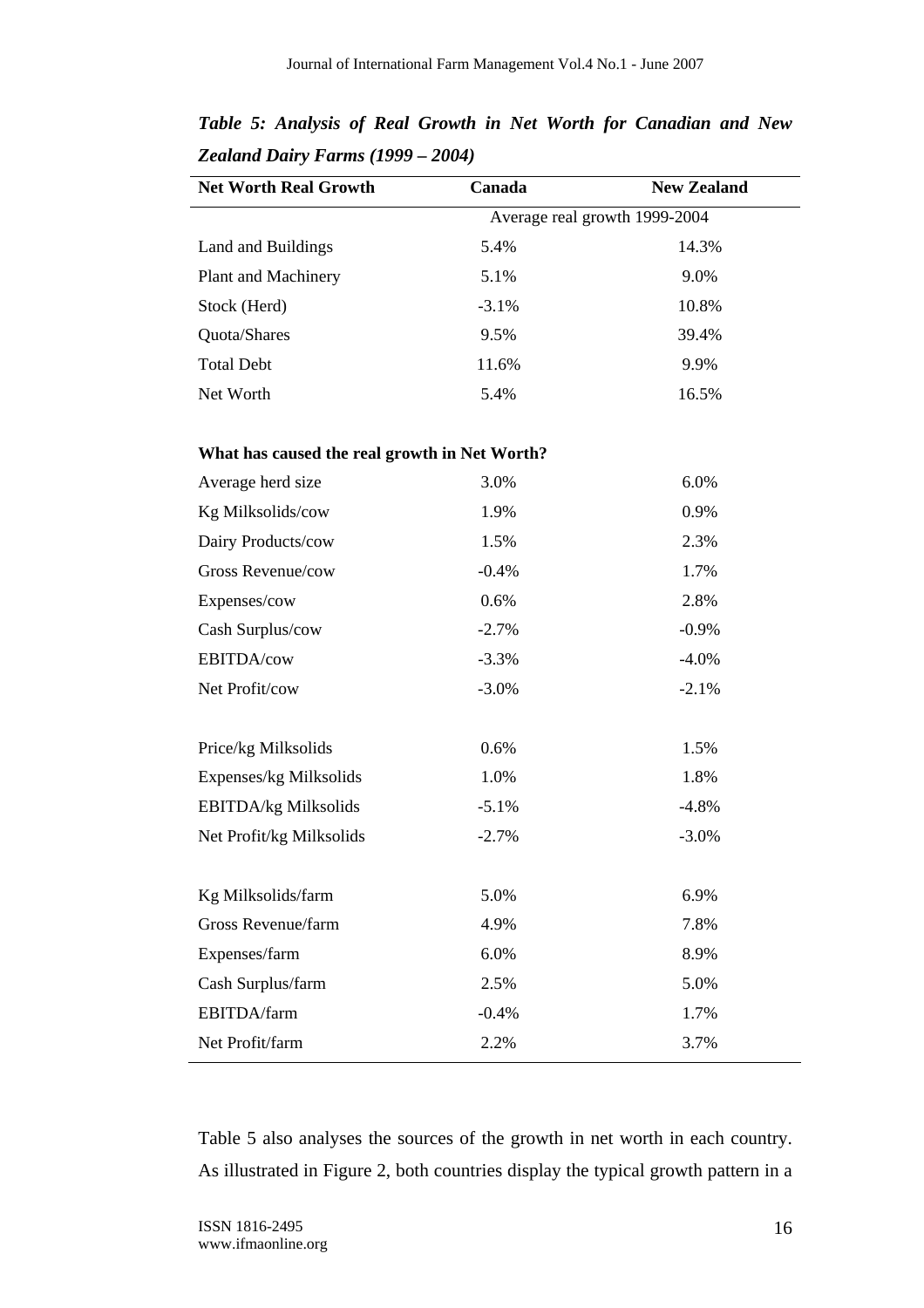commodity-based industry where real growth in net profit per operating unit (cows) is declining because real growth in revenues/operating unit cannot keep up with real growth in expenses/operating unit. This causes the profit margin per operating unit to decline (see negative growth in cash surplus/cow, EBITDA/cow and profits/cow). However, the normal reaction is for producers to increase the size of their operations (more operating units) to offset the smaller margin per operating unit and to possibly slow or decrease the growth in expenses/operating unit. In New Zealand this is occurring and causing positive growth in cash surplus, EBITDA and net profits for the average farm. In Canada, there has been positive growth in farm cash surplus and net profits, which is likely to be the reason for the increasing value of milk quotas and farm net worth. However, there has been negative growth in EBITDA over the five year period. This suggests that (other things being constant) either average herd size will grow faster, as in New Zealand, or prices paid to producers will be increased to stabilize EBITDA.

*Figure 2: Rationalization in the Canadian and New Zealand Dairy Industries (1999 – 2004)* 

|                       | Real<br>Growth in<br>EBITDA/cow<br>Negative | Growth in<br><b>Herd Size</b><br>Positive | Real<br>Growth in<br>Farm EBITDA |
|-----------------------|---------------------------------------------|-------------------------------------------|----------------------------------|
| Canada<br>New Zealand | $-3.3%$<br>$-4.0%$                          | 3.0%<br>6.0%                              | $-0.4%$<br>1.7%                  |

The final objective in this paper is to compare average dairy farm net worth and average country-wide net worth. Table 6 compares average net worth for all Canadian families and Canadian dairy farms, in Canadian dollars, and does the same for all New Zealand families and New Zealand dairy farms, in New Zealand dollars. It is clear that in both countries, dairy farmers have much higher net worth than the average citizen. Dairy farmers in New Zealand have accumulated their wealth without assistance from government. They have accepted the risks, invested heavily in land and equipment and managed production to become cost leaders in the world, and as well, invested in processing and marketing to become world leaders in selling branded dairy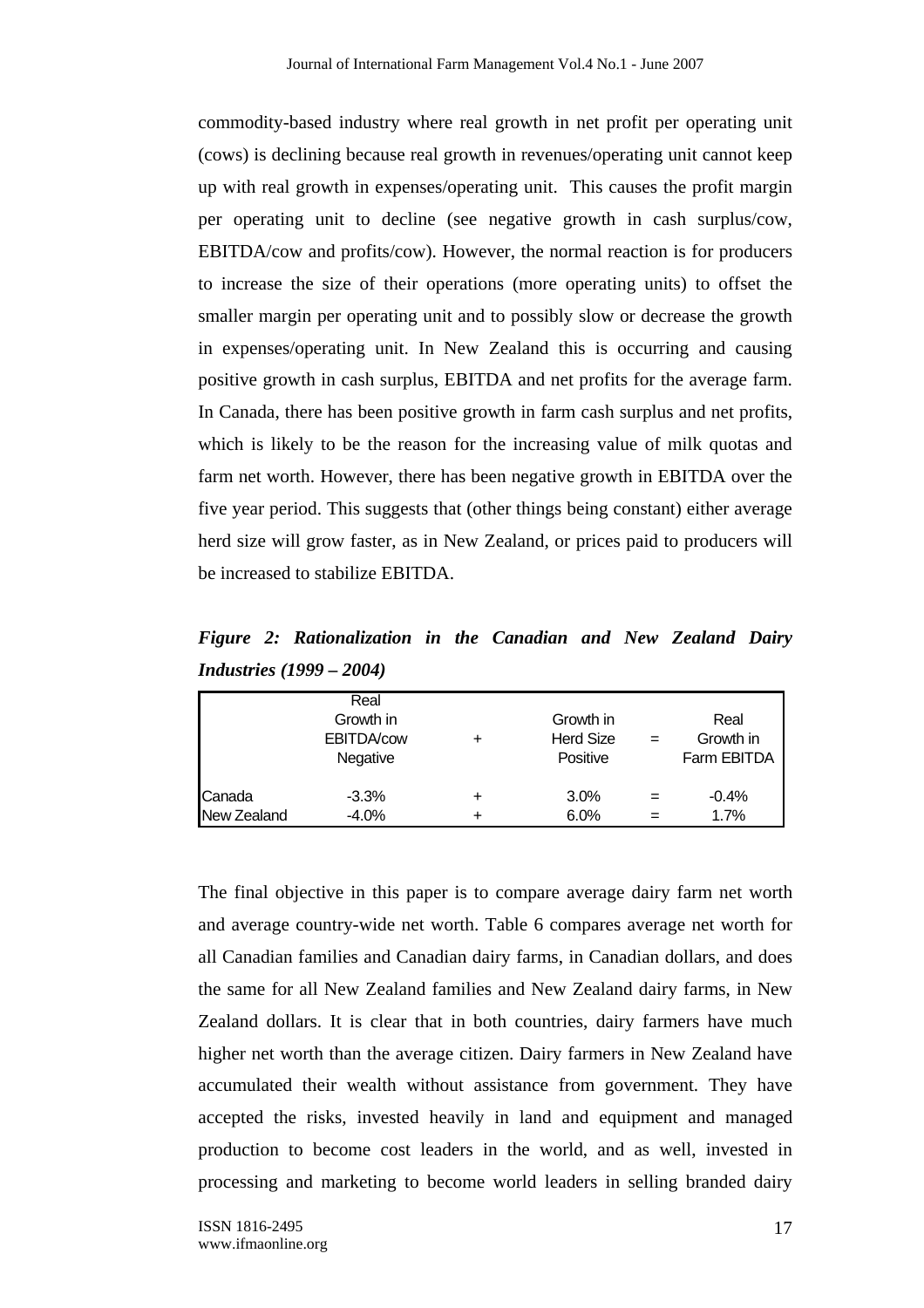products. The net worth accumulated represents the return to good farm management and a willingness to take risks and diversify up the value chain. The New Zealand economy has benefited significantly from the success of their dairy industry. Dairy farmers in Canada have also accumulated significant wealth but mainly because of the special treatment through the supply management system. Instead of praise for creating wealth, the huge excess net worth of Canadian dairy farmers has attracted the attention of consumer lobby groups who would like to dismantle Canada's supply management system.

*Table 6: Comparison of All Families and Dairy Farm Net Worth for Canada and New Zealand (in local currencies) 1999 – 2004* 

| Year     | 1999                         | 2000      | 2001                             | 2002      | 2003      | 2004      |  |  |  |  |
|----------|------------------------------|-----------|----------------------------------|-----------|-----------|-----------|--|--|--|--|
|          | Canada Net Worth (in Cdn \$) |           |                                  |           |           |           |  |  |  |  |
| All      | 249,300                      | 256,530   | 266,791                          | 280,664   | 298,627   | 317,141   |  |  |  |  |
| Families |                              |           |                                  |           |           |           |  |  |  |  |
| Dairy    | 1,285,451                    | 1,417,049 | 1,548,647                        | 1,636,946 | 1.729.656 | 1,868,062 |  |  |  |  |
| Farms    |                              |           |                                  |           |           |           |  |  |  |  |
|          |                              |           | New Zealand Net Worth (in NZ \$) |           |           |           |  |  |  |  |
| All      | 152,431                      | 155,174   | 164,640                          | 177,317   | 185,829   | 197,722   |  |  |  |  |
| Families |                              |           |                                  |           |           |           |  |  |  |  |
| Dairy    | 1,114,753                    | 1,206,201 | 1,657,462                        | 1,880,720 | 2,252,224 | 2,681,880 |  |  |  |  |
| Farms    |                              |           |                                  |           |           |           |  |  |  |  |

#### **Conclusions**

Dairy farmers in both Canada and New Zealand have prospered, but for different reasons. New Zealand dairy farmers, operating in a free and competitive market with no government subsidies, have become world cost leaders in the production of milk and have diversified along the value chain into the processing and marketing of dairy products. Through Fonterra, their dairy processing and marketing cooperative, they have captured 40% of the world dairy export market with branded New Zealand dairy products. As a result, New Zealand dairy farmers have high incomes and have accumulated significant net worth, compared with the average net worth of all families in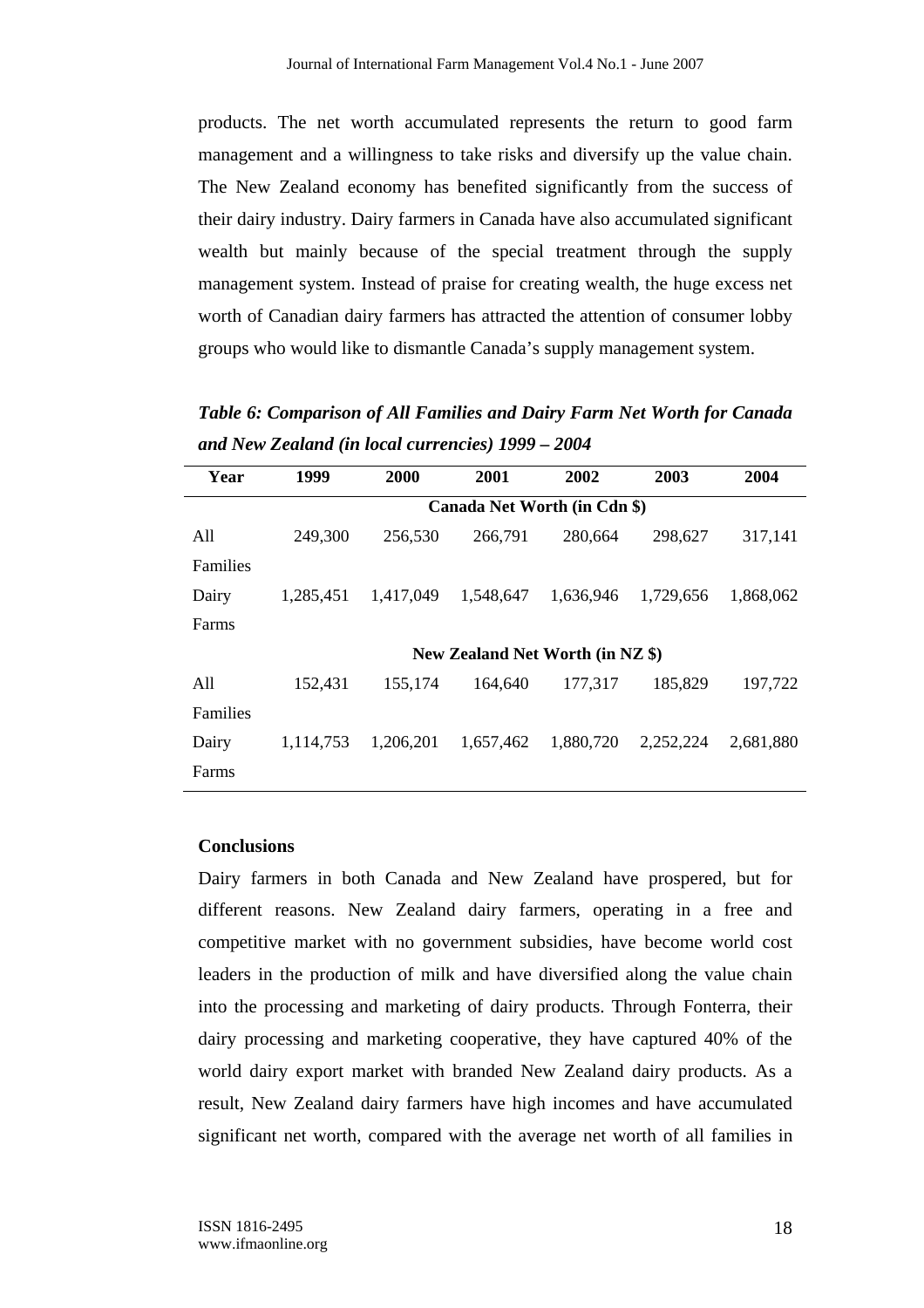New Zealand. Their success can be attributed to good farm management and a willingness to take risks.

Dairy farmers in Canada have also prospered. However, Canadian dairy farmers have a supply management system that protects them from outside competition and provides cost-plus pricing. They are not cost leaders and, other than Quebec dairy farmers, have not invested in processing and marketing. As a result, there are significant differences between the New Zealand and Canadian dairy industries in term of average farm size, cost and production efficiencies and prices paid to dairy farmers for their milk. The large excess profits and net worth of Canadian dairy farmers has attracted the attention of consumer interests who would like to end Canada's supply management system.

#### **References**

- International Dairy Federation (IDF) (2004). "Profile of the Canadian Dairy Industry". Prepared by Agriculture and Agri-Food Canada, Canadian Dairy Commission and Dairy Farmers of Canada.
- Lippert, Owen (2001). "The Perfect Food in a Perfect Mess: The Cost of Milk in Canada". Vancouver: The Fraser Institute, Public Policy Sources No. 53.
- Livestock Improvement Corporation (2005). Dairy Statistics 2004-2005. Hamilton, New Zealand.
- New Zealand Ministry of Agriculture and Forestry. Dairy Monitoring Report (1999 – 2004). Government of New Zealand, Wellington, New Zealand.
- Stanbury, W.T. (2002). "The Politics of Milk in Canada". Vancouver: Fraser Institute Digital Productions, The Fraser Institute.